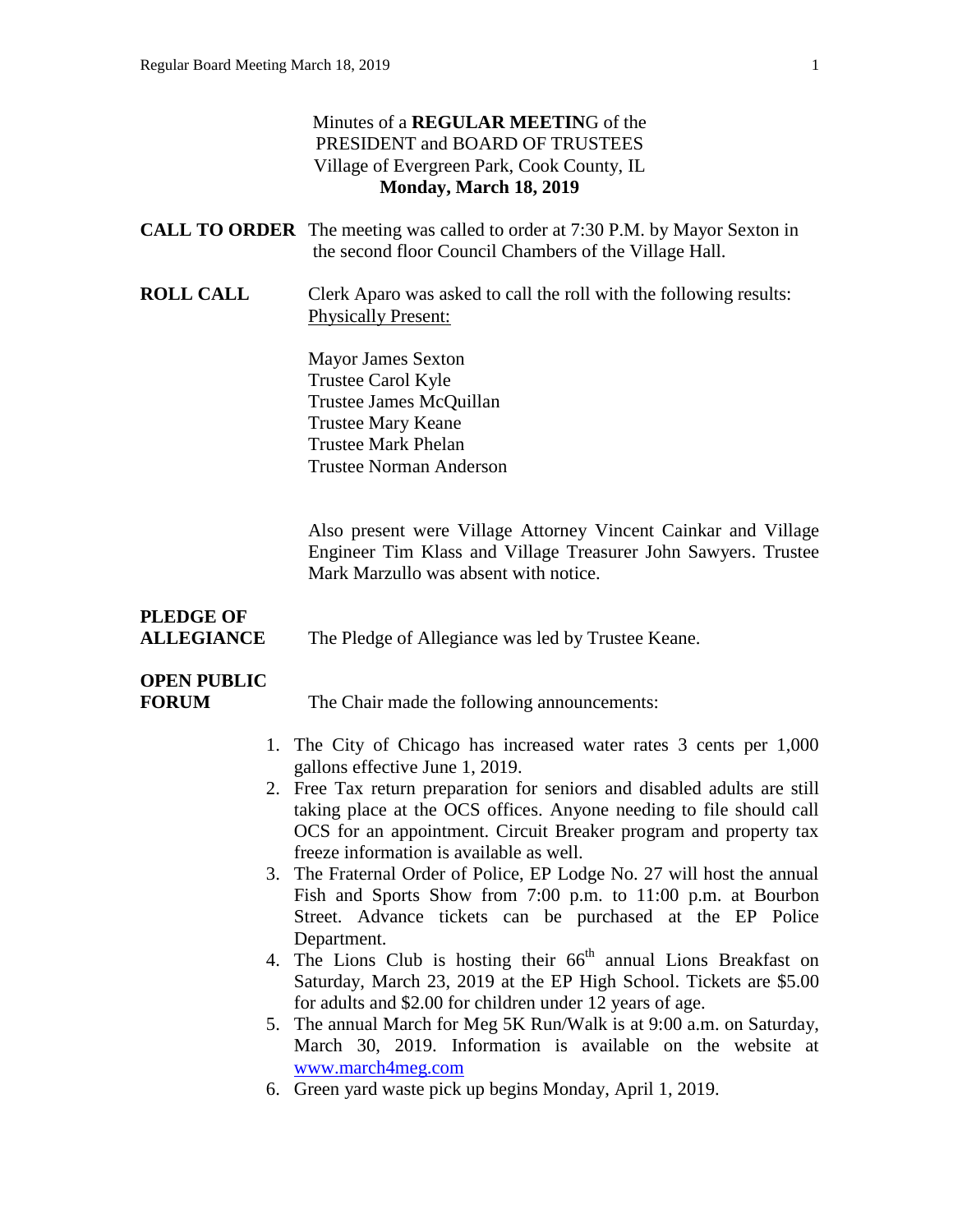- 7. On Friday, April 12, 2019 St. Bernadette is hosting a Lenten Fish Fry at O'Brien Hall at 7:00 p.m.
- 8. The Chair received notice from State Rep. Kelly Burke and Senator Bill Cunningham are accepting applications for vertical projects through the State of Illinois for capital projects.

# **AUDIENCE**

**COMMENTS** Ms. Marlene Stroube introduced herself as the Program Manager for Easter Seals which is applying for a business license later in this meeting. She explained Easter Seals deals with 1300 Children in Evergreen Park and the Southside of Chicago. They offer a myriad of services including early intervention and in-home services for medically fragile kids. She distributed folders to the Board with brochures and flyers regarding Easter Seals programs.

# **REGULAR**

**AGENDA** Motion by Trustee Kyle second by Trustee Phelan to waive the reading of the minutes of the March 4, 2019 Regular Board Meeting of the President and Board of Trustees as presented and passed by unanimous voice vote and so ordered by the Chair.

# **RESOLUTION**

**NO. 10-2019** Motion by Trustee Phelan second by Trustee McQuillan to approve **Resolution NO. 10-2019** with expenditures of the General Corporate Fund of \$ 665,589.10 and the Water Management Fund in the amount of \$ 36,968.86 and the Capital Improvement Fund, \$ 37,561.99 and the Street Bond Fund \$ 35,250.00 and the Special Business District Fund, \$128,290.35 for a total of \$903,660.30. Upon roll call, voting YES: Trustees Kyle, McQuillan, Keane, Anderson and Phelan; voting NO: NONE. The motion was passed and so ordered by the Chair.

# **VILLAGE TREASURER'S**

**REPORT** Motion by Trustee McQuillan second by Trustee Anderson to approve the Village Treasurer's report for **February 2019** for information and file in the amount of \$ 5,645,147.62 in the General Fund and \$ 3,910,206.30 in the Sewer and Water Fund. The motion was passed by unanimous voice vote and so ordered by the Chair.

## **ORDINANCE**

**NO. 6-2019** Motion by Trustee Kyle second by Trustee Phelan to approve **ORDINANCE NO. 6-2019,"AN ORDINANCE AMENDING SECTION 3-58, FEES AND LIMITATIONS, OF CHAPTER 3, ALCOHOLIC LIQUOR, OF THE EVERGREEN PARK MUNICIPAL CODE BY INCREASING THE NUMBER OF CLASS H LICENSES BY ONE."** The Chair noted this license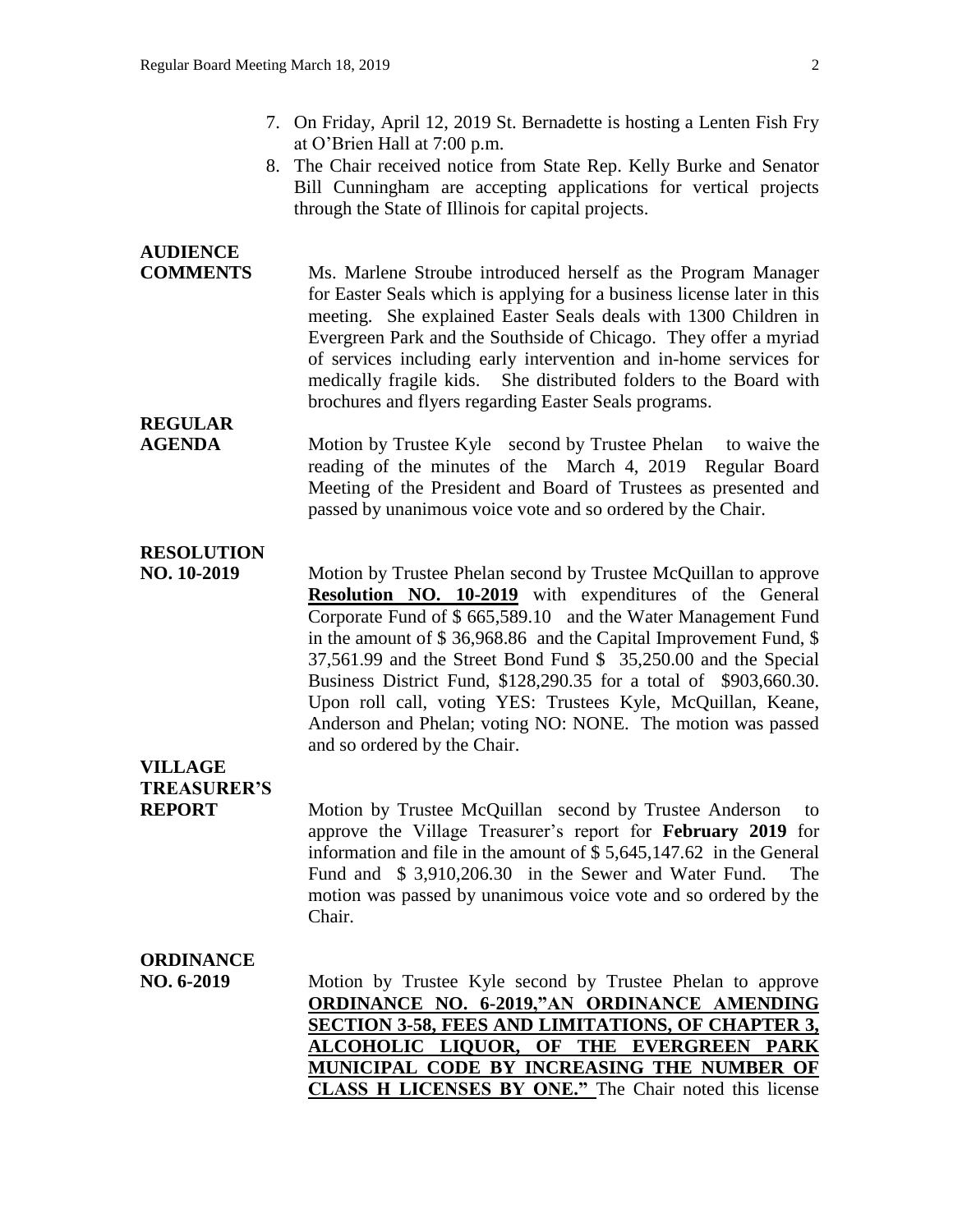change is for Hot N Juicy Crab located at 9240 S. Western Avenue. Upon roll call, voting YES: Trustees McQuillan, Keane, Anderson, Phelan and Kyle; voting NO: NONE. The motion was passed and so ordered by the Chair.

# O**RDINANCE**

**NO. 7-2019** Motion by Trustee McQuillan second by Trustee Keane to approve **ORDINANCE NO. 7-2019,"AN ORDINANCE APPROVING A FRANCHISE AGREEMENT BETWEEN THE VILLAGE OF EVERGREEN PARK AND COMCAST OF CALIFORNIA/COLORADO/ILLINOIS/INDIANA/MICHIGAN, LLC. FOR A TEN YEAR PERIOD ENDING MARCH 17, 2029."**  Upon roll call, voting YES: Trustees Keane, Anderson, Phelan, Kyle and McQuillan; voting NO: NONE. The motion was passed and so ordered by the Chair.

## **ORDINANCE**

**NO. 8-2019** Motion by Trustee Phelan second by Trustee Anderson to approve **ORDINANCE NO. 8-2019, " AN ORDINANCE OF THE VILLAGE OF EVERGREEN PARK, COOK COUNTY, ILLINOIS, APPROVING THE RESERVATION OF VOLUME CAP IN CONNECTION WITH PRIVATE ACTIVITY BOND ISSUES, AND RELATED MATTERS."** Upon roll call, voting YES: Trustees Anderson, Phelan, Kyle, McQuillan and Keane; voting NO: NONE. The motion was passed and so ordered by the Chair.

## **ORDINANCE**

**NO. 9-2019 Motion by Trustee Kyle second by Trustee McQuillan to approve ORDINANCE NO. 9-2019, "AN ORDINANCE OF THE VILLAGE OF EVERGREEN PARK APPROVING A REAL ESTATE SALE CONTRACT FOR THE PURCHASE OF THE PROPERTY LOCATED AT 9256 SOUTH KEDZIE AVENUE, EVERGREEN PARK, ILLINOIS."** The Chair stated this is the building formerly owned by Dr. Wojciechowski for Chiropractic services. The Village purchased it for \$129,000. Upon roll call, voting YES: Trustees Phelan, Kyle, McQuillan, Keane and Anderson; voting NO: NONE. The motion was passed and so ordered by the Chair.

#### **RESOLUTION**

**NO. 5-2019** 

| Motion by Trustee Phelan second by Trustee Anderson to approve |                     |              |                    |
|----------------------------------------------------------------|---------------------|--------------|--------------------|
| RESOLUTION NO. 5-2019, "A RESOLUTION OF THE                    |                     |              |                    |
| VILLAGE OF EVERGREEN PARK APPROVING A GRANT                    |                     |              |                    |
| <b>APPLICATION</b>                                             | <b>FOR THE 2019</b> |              | <b>COOK COUNTY</b> |
| <b>COMMUNITY</b>                                               | <b>DEVELOPMENT</b>  | <b>BLOCK</b> | <b>GRANT</b>       |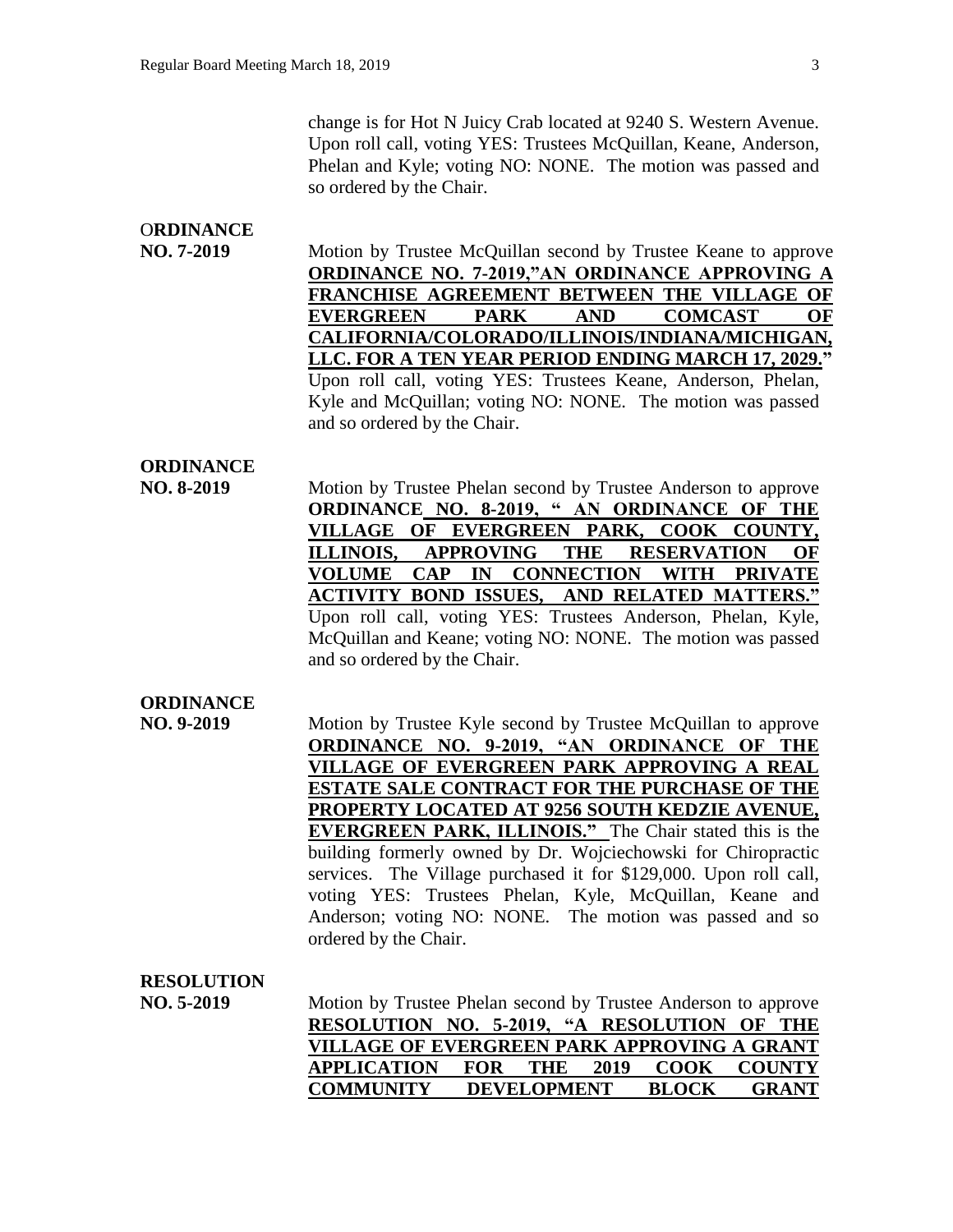**PROGRAM.** The Chair added the amount is \$383,000 for the sewer lining program. This is a worthwhile project and helps to prevent flooding. A brief discussion took place regarding the possible areas where the lining will take place. Upon roll call, voting YES: Trustees Kyle, McQuillan, Keane, Anderson and Phelan; voting NO: NONE. The motion was passed and so ordered by the Chair.

#### **BUSINESS CERTIFICATES**

#### **UNSPOKEN COUTURE**

**BOUTIQUE** Motion by Trustee McQuillan second by Trustee Kyle to approve the business license application for **UNSPOKEN COUTURE BOUTIQUE** to operate a boutique located at 9301 S. Kedzie Avenue, Space "A" in Evergreen Park. Upon roll call, voting YES: Trustees McQuillan, Keane, Anderson, Phelan and Kyle; voting NO: NONE. The motion was passed and so ordered by the Chair.

#### **SPEECH THERAPY &**

**REHAB** Motion by Trustee Kyle second by Trustee Anderson to approve the business regulation certificate for **SPEECH THERAPYAND REHABILITATION SERVICES to** operate a speech and rehab office space located at 9500 S. Avers Avenue, Suite 10 in Evergreen Park. Trustee Kyle asked if there is only one (1) therapist. The Chair answered yes only one therapist is at this office. Upon roll call, voting YES: Trustees Keane, Anderson, Phelan, Kyle, and McQuillan; voting NO: NONE. The motion was passed and so ordered by the Chair.

# **79th STREET BBQ**

Motion by Trustee Anderson second by Trustee McQuillan to approve the business regulation certificate for **79th STREET BARBEQUE** to operate a carry out/ BBQ restaurant at 2855 W. 95<sup>TH</sup> Street, formerly Famous Dave's in Evergreen Park. Trustee Kyle asked if they have another restaurant. The Chair answered they do and he has seen it and it is a very nice place. Upon roll call, voting YES: Trustees Anderson, Phelan, Kyle, McQuillan and Keane; voting NO: NONE. The motion was passed and so ordered by the Chair.

#### **EASTER SEALS**

Motion by Trustee Phelan second by Trustee Kyle to approve the business regulation certificate for **EASTER SEALS** to operate notfor-profit/child family services located at  $3101$  W.  $95<sup>th</sup>$  Street in Evergreen Park. Trustee Kyle asked if they will keep their Chicago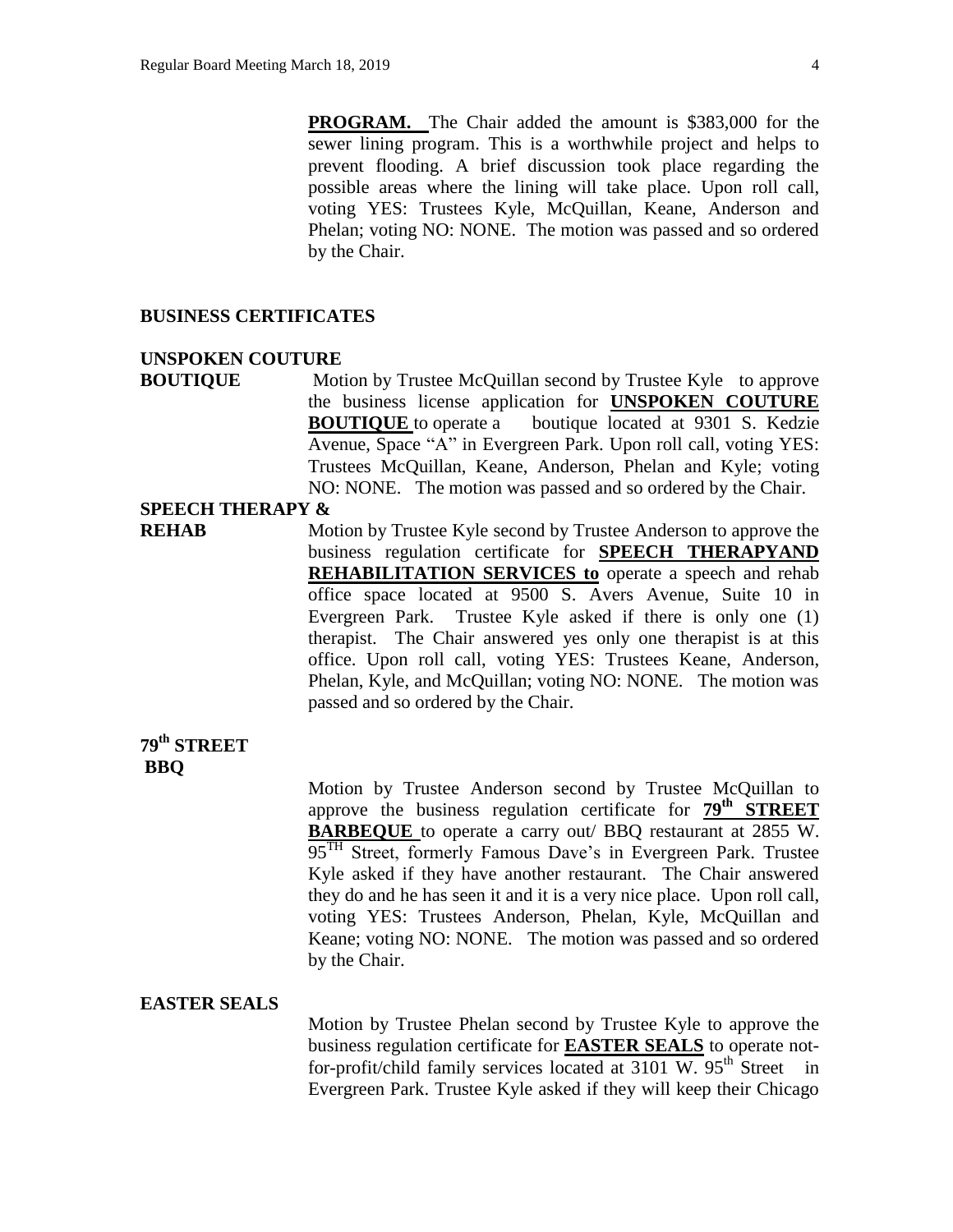# **NAIL SPA**

**NEW OWNER** The Chair noted there is a new owner at the NAIL SPA, located at 2845 W.  $95<sup>th</sup>$  Street. The license information has been updated to the new owner and there is no need for a vote.

#### **CARIBBEAN HAUS, LLC. DBA CARRIBEAN HAUS**

Motion by Trustee McQuillan second by Trustee Kyle to approve the business regulation certificate for **CARIBBEAN HAUS** to operate a Caribbean Island style restaurant located at 9613-15 S. Pulaski Avenue. Initially they were approved for the former Famous Dave's location but they are moving to the new building development located at 96<sup>th</sup> and Pulaski. Upon roll call, voting YES: Trustees McQuillan, Keane, Anderson, Phelan and Kyle; voting NO: NONE. The motion was passed and so ordered by the Chair.

#### **PEDIATRIC ASSOCIATES URGENT CARE**

Motion by Trustee Kyle second by Trustee McQuillan to approve the business regulation certificate for Pediatric Associates Urgent Care located at  $3749 \text{ W}$ .  $95^{\text{th}}$  Street. Trustee Kyle asked if the urgent care is available for all ages. Dr. Arora responded no it is just for pediatric patients. Upon roll call, voting YES: Trustees Keane, Anderson, Phelan, Kyle and McQuillan; voting NO: NONE. The motion was passed and so ordered by the Chair.

# **OCS ANNUAL**

**REPORT** Mary Ann Carioto Diehl, Director of OCS gave the annual report for 2018 for OCS. She stated OCS office received over 7,225 phone calls on the main line; averaging 27 calls per day. She stated 1,427 seniors and people with disabilities have traveled over 8,741 miles on the OCS senior mini-bus. The Meals on Wheels program has served 165 meals a week with an average of 33 seniors daily. Little Company of Mary Hospital has graciously donated \$5,000 to the Meals program. The Village Loan Closet has provided 108 residents with health care equipment. Evergreen Park is one of the few suburbs offering this type of help.

> The Village pantry has served 1,443 households and 4,343 individuals. Holiday distribution was 103 families for Easter and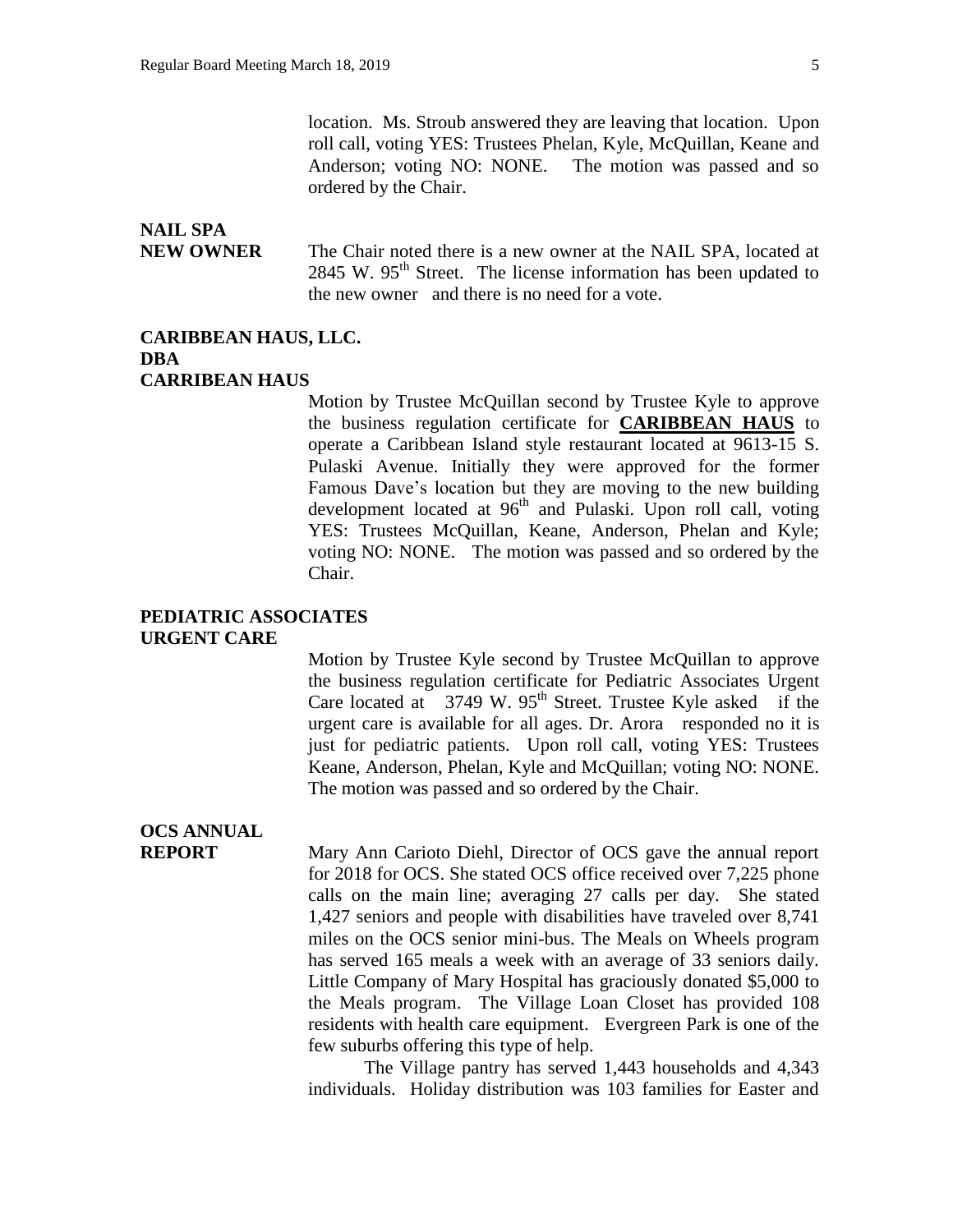143 families for Thanksgiving and 126 families for Christmas with Christmas gifts for 72 children.

There were day trips last year with approximately 103 seniors traveling with OCS. The Farmer's Market offered 26 unique vendors and with attendance of about 400 people every Thursday. Senior Council luncheons average 60 seniors per luncheon with a total of 640 people attending yearly. The newsletter is received by 97 seniors per month.

Mary Ann stated 1,430 electronic returns were filed with 233 EP residents using our tax program. Clients are from the South suburbs and Chicago area. Federal refunds to clients reach \$1,125,958 and the State is \$107,888.

Social services include 75 applications for LIHEAP and 15 for Nicor and 30 applications for emergency assistance. District 124 has joined OCS for craft classes with 75 participants.

Mary Ann thanked all the volunteers and staffs that help make these programs possible. The Chair commended Mary Ann Diehl and the entire staff of OCS workers and volunteers for all the good they do for our community. Trustee Phelan thanked Mary Ann for her tremendous efforts and service to the Community.

\*\*\* Clerk's note a complete copy of the report is available on line on our website [www.evergreenpark-ill.com.](http://www.evergreenpark-ill.com/)

**PURCHASE**

**2019 FORD F-550** Motion by Trustee Phelan second by Trustee McQuillan to approve the PW Director's request to purchase through the Suburban Purchasing Cooperative (SPC) one (1) 2019 Ford F-550 for the Water Division at a price of \$42,886. This will replace the old 2005 #9 stake body which we will auction. This is a budgeted item. Upon roll call, voting YES: Trustees Anderson, Phelan, Kyle, McQuillan and Keane; voting NO: NONE. The motion was passed as so ordered by the Chair.

**ENGINEER'S**

**REPORT** Tim Klass had no report.

# **ATTORNEY'S**

**REPORT** Mr. Cainkar had no report.

**BIDS** Motion by Trustee Phelan second by Trustee Anderson to approve the request from Deputy Sewer Director Mike Knieps to authorize the Clerk to solicit bids for the 2019 Sanitary Sewer Lining project. Upon roll call, voting YES: Trustees Phelan, Kyle, McQuillan, Keane and Anderson; voting NO: NONE. The motion was passed as so ordered by the Chair.